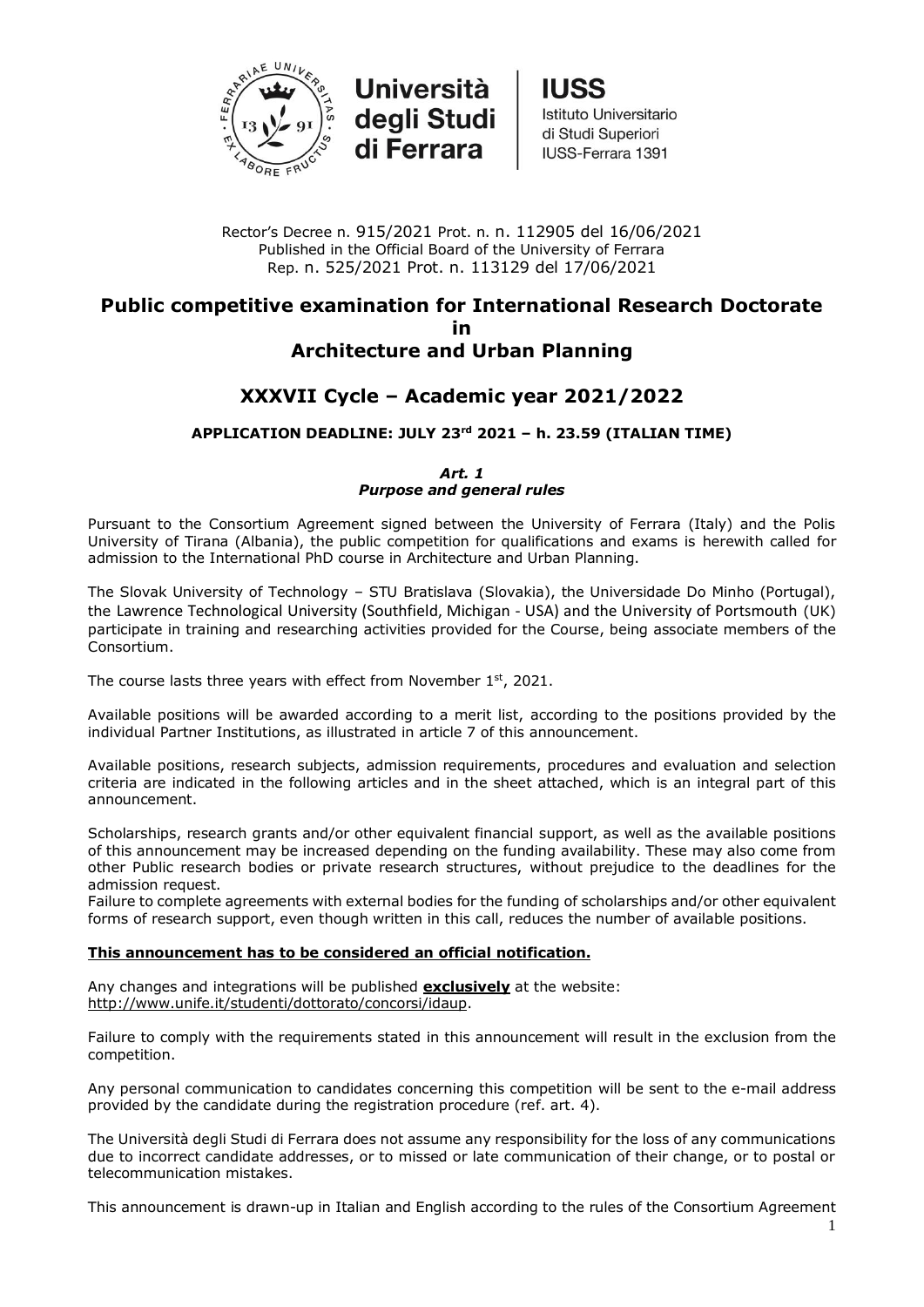signed by the partner Institutions, and to the respective University Regulations relevant to PhD courses.

The schedule of the admission tests will be available at the following link: <http://www.unife.it/studenti/dottorato/concorsi/commissioni>

Within the deadline of this call the Board of Professors will define the schedule and immediately publish it online.

#### *Art. 2. Features and course organisation*

The programme is addressed to highly qualified candidates from all European and non-European Countries. Its main aim is to educate young researcher of high scientific level, who are open to major debates about the issues related to the two proposed curricula, with a pluri- and inter-disciplinary approach. Considering that ethical action for researching the highest sustainability of intervention and social inclusiveness is the engine of any training and research act provided within the activities of the Ph.D. Programme, the course subjects will be related to the two curricula, i.e. Architecture and Urban Planning.

The research topics of the two curricula are shown on the website: [http://www.unife.it/studenti/dottorato/corsi/riforma/architettura.](http://www.unife.it/studenti/dottorato/corsi/riforma/architettura)

To provide excellent academic quality of the programme, the Partner Institutions are committed to providing specific expertise, lessons and supervisors for study and research activities in the field of architecture and urban planning, commensurately to the specific roles of each Institutions.

The complementarity of the research lines developed by the parties and the integration of the international path are also guaranteed through mandatory mobility periods for doctoral students, both between the parties and within the research network each Institutions offers.

Students enrolled in the course must carry out training and researching activities in a "Host Institution" for at least 6 months, even if not continuous, of the 36 planned for graduation. All Partners and Consortium-Associated Institutions are considered "Host Institution", as well as each University and International High Research Institution qualified in the research fields of the course, as long as authorised by the Teaching Board.

At the end of the course, each Partner Institution will release the title of Doctor of Philosophy in "Architecture and Urban Planning" to candidates who have successfully defended their thesis.

#### *Art. 3. Admission Requirements*

Applicants, without any limitation of age nor citizenship, must hold within the expiration date of this announcement a University degree valid for accessing the third level of University education, according to the regulations in force in the Partners Institutions. This means that they must possess of a comparable Academic Degree (second cycle qualification) considered appropriate for admission to the PhD programme. Candidates are required to produce suitable certification of their qualifications, in compliance with national regulations on access to PhD courses.

For the acceptance of the admission application, each applicant must also provide **at least two (2) reference letters** written and signed by teachers, experts, researchers or professionals, qualified for the course topics.

# **The lack of the two reference letters implies the exclusion of the candidate.**

Pursuant to the application procedure, candidates must send the request of the reference letters to the teachers or experts identified; once the teachers/experts receive the reference letter request, they will be able to access the platform and upload the letter, which will be sent directly to the jury and bcc to the candidates. Candidates must in no way upload the reference letters in the procedure.

All applicants are admitted to the selection upon verification of self-certified statements according to DPR n. 445/2000 and subsequent amendments and integrations. The University may, at any time during the proceedings—even after the start of doctoral courses—, carry out checks on the truthfulness of the declarations and require the presentation of original documents.

The Administration may order at any time, by order of the Rector, the exclusion from the selection process for lack of requirements.

# *Those who are already enrolled in the PhD Course cannot submit a new application.*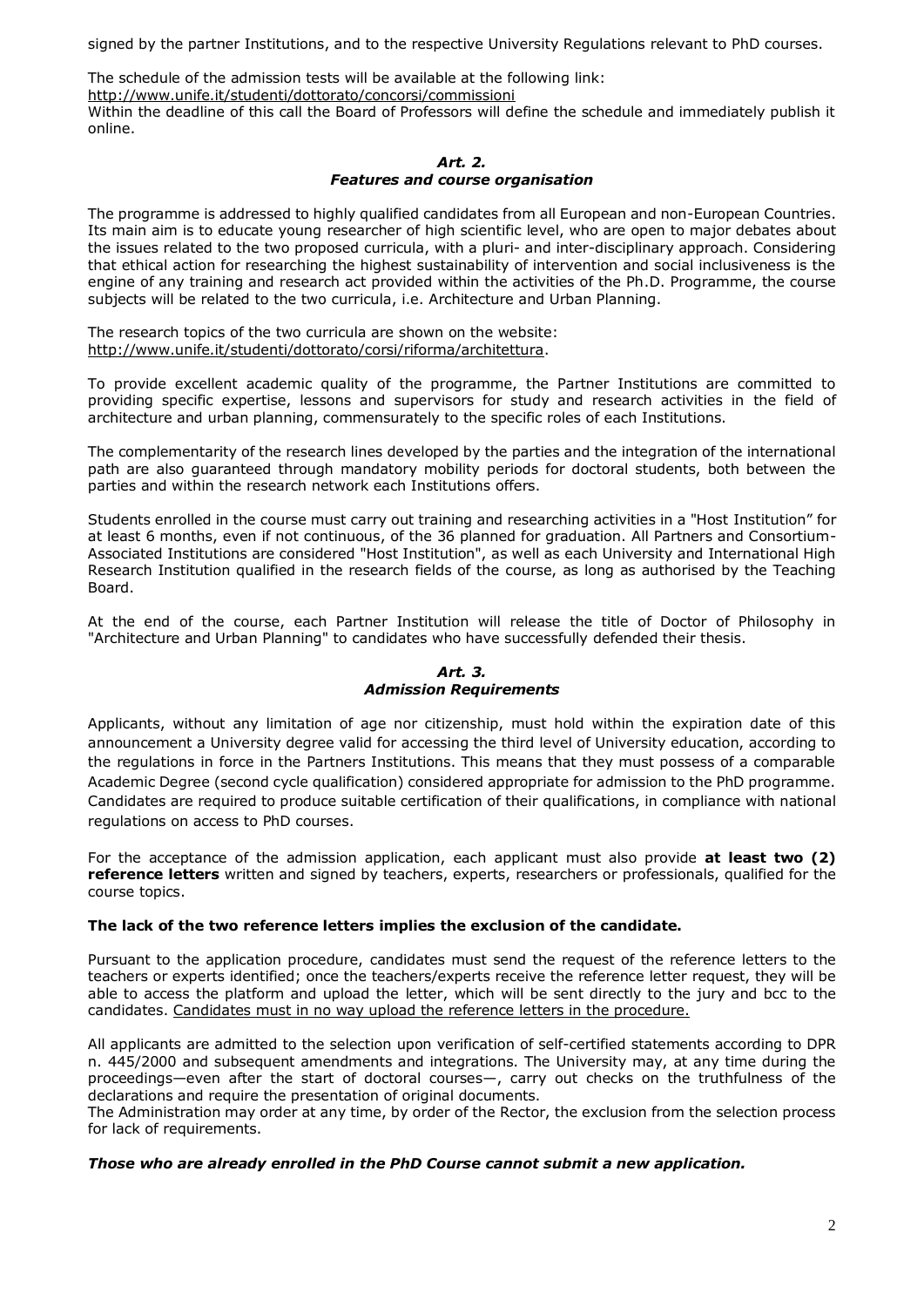### *Art. 4 Selection Application Form*

Selection application forms, together with all documents listed below, must be submitted electronically **within July 23th 2021 – h. 23.59 (Italina Time)** using the **online procedure** available on the web page:<https://pica.cineca.it/unife/dottorati37-idaup>

Instructions for completing the online application form are available on the following web pages: <https://pica.cineca.it/unife/dottorati37-idaup> [http://www.unife.it/studenti/dottorato/concorsi/idaup](http://www.unife.it/studenti/dottorato/it/modulistica/concorsi/ciclo-34/help_linee_guida/at_download/file) - Istruzioni di compilazione *"Help\_37\_ita.pdf"*

Candidates can access the procedure for submitting the admission application also using SPID (Public Digital Identity System. This procedure is available only for candidates already living in Italy). You can do so by choosing the University of Ferrara from the page of the available federations.

The application is completed by entering the requested information and enclosing the documents indicated in the form regarding the course each candidate is interested in.

## **Files must be in pfd-Adobe format only: maximum size 30 Mb for each attachment.**

Files must be named with the candidate's number, surname, name, file name. For example: 1\_surname\_name\_curriculum.pdf. Should there be files with more pages, add a number at the end, i.e.: 1\_surname\_name\_curriculum\_2.pdf

The application must contain the candidate's personal data, the residence, phone number, e-mail address, and the citizenship.

For all legal purposes, all the data contained in the application and in all the enclosed documents are considered as a self-certification, pursuant to articles no. 46 and 47 of the Italian Presidential Decree 445/2000 and subsequent amendments.

In the application form **it is mandatory to choose the "Home Institution".** Applicants can choose **only one "Home Institution".**

- **Polis University Tirana =** Universiteti Polis (Albania)
- **Dipartimento di Architettura =** Università degli Studi di Ferrara (Italia)

**The expressed choice will be binding** and it will determine the allocation of available positions, pursuant to art. 6 of this announcement. Positions will be assigned according to the order of the relative rankings, until all available positions at each University run out.

**Candidates who intend to apply for the specific positions** listed below **must select the type of position and/or the type of fellowship for specific research topics** in their application:

- Positions reserved for company employees, who are engaged in highly qualified activities (industrial doctorates);
- Positions with high-apprenticeship contracts;
- Positions reserved for Public bodies employees, who are engaged in highly qualified activities and who will keep their salary;
- Fellowships for a specific research topic. These topics are duly explained in the attached sheets, which are an integral part of this announcement.

Candidates who request to compete for scholarships for a specific research topic are NOT precluded from applying to the ordinary scholarship positions.

Once the application has been completed and submitted, candidates will receive an email to confirm the submission process finished and they will receive an identification code, which is essential for any communication with CINECA and the IUSS Office.

It is the candidates' responsibility to verify the correct procedure conclusion. Complaints will not be accepted for any malfunctions of the computer system due to overloads near the deadline.

Applications that **at 11:59 pm (Italian time) on July 23, 2021** are incomplete in the compilation and/or in the mandatory attachments will be excluded.

#### **In no case additions to the documentation will be accepted after the deadline for the call.**

Candidates wishing to participate in the competition for more than one doctoral course must submit an application for each course and attach the required documentation for each application.

Candidates are invited to complete the application for participating in the competition well in advance of the deadline for participating in the competition.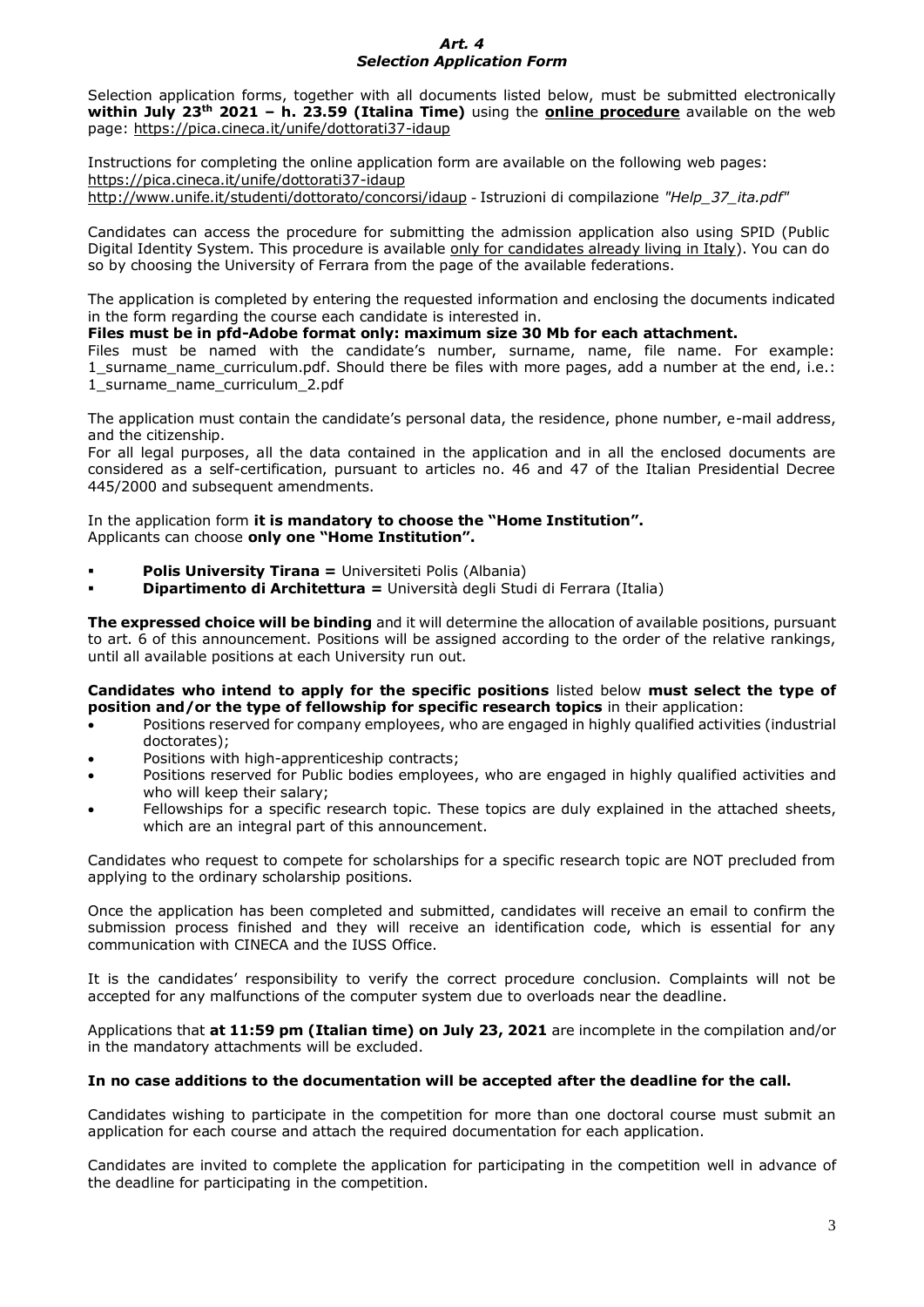#### *Art. 5*

# *Support for candidates with disabilities or with specific learning difficulties (SpLD)*

According to law no. 104/1992 and subsequent modifications, candidates with disabilities can outline their particular needs, which will be taken into account when organising the test, by completing the "Assistance/Extra Time" section in the online test registration procedure.

Pursuant to law no. 170/2010 and D.M. N° 5669 of July 12<sup>th</sup>, 2011, Candidates with Specific Learning Difficulties (*SpLD*) may inform their needs by filling in the "Assistance/Extra Time" form pointing out the type of assistance needed for the tests, together with a diagnostic report issued to the Candidate by National Health Service or specialists/regional accredited structures. The request must be uploaded in .pdf format in the online procedure.

Once the application is completed, please send a ticket to [SOS](mailto:SOS) (sos.unife.it) – "Sezione Servizio Disabilità e DSA" with the number assigned during the procedure. The ticket must be sent before the call deadline.

### **Candidates with specific learning difficulties (***SpLD***) residing abroad**

Candidates with disabilities or SpLD, who are resident in foreign countries and intend to use the aids or the compensatory measures, must submit – according to the above described procedures – a certificate of their disability of SLD status. Certificates must be issued in the country where they are resident, and they Candidates must add a certificate legal translation in Italian or English.

#### **Requests evaluation and supporting measures for Candidates with Specific Learning Difficulties (***SpLD***)**

All candidates' requests will be considered accepted with reserve and will be evaluated by the Deputy Rector Delegate for disabilities; by the Examination Commission President; by the Inclusion Policies Coordination – Disability and SLD Service, after possibly having received the opinion of experts in the field of disability and SLD.

It will be up to the Disabilities Service Office to communicate to requesting Candidates the kind of supporting measures granted before the tests.

The University of Ferrara reserves the right not to grant such supporting measures in case of lack of information, expired documents or documents given after the deadline for application.

#### *Art. 6 Available Positions*

Available positions are as follows:

| <b>Home Institution</b>                                                                                                                                                                                                                                  | Università di<br><b>Ferrara</b> | <b>Polis</b><br><b>University</b> |
|----------------------------------------------------------------------------------------------------------------------------------------------------------------------------------------------------------------------------------------------------------|---------------------------------|-----------------------------------|
| With scholarship                                                                                                                                                                                                                                         |                                 |                                   |
| With research contract                                                                                                                                                                                                                                   |                                 | 5                                 |
| Reserved positions for employees of Albanian Institutes and<br>public Research Centres or other Institutes considered as equal<br>according to the Albanian laws and regulations in force, active<br>in high qualification activities (with salary keep) |                                 |                                   |
| Positions reserved for candidates holding a foreign government<br>scholarship or a scholarship funded by international mobility<br>programmes                                                                                                            |                                 |                                   |

The annual gross amount of the University of Ferrara scholarship is € 15.343,28 and is subject to National Social Security contributions. Fiscal matters regarding scholarships, are regulated by art. 4 Law 13th August 1984, n. 476.

The amount of the scholarship is increased by 50% for any period spent abroad, for a maximum period of 18 months.

The scholarship cannot be combined with research grants and other scholarships awarded for any reason, except with those awarded by national of foreign institutions for integrating the research activity of the PhD Student when she/he is abroad. Anyone who already benefited from a PhD program scholarship, even if only partially, cannot apply for a second time.

For all positions made available by the University of Ferrara, an annual budget of at least 10% of the stock exchange  $(E 1.534.32$  per person) is guaranteed to support the research activities of students. PhD Students can use it in accordance with Teaching Board's rules.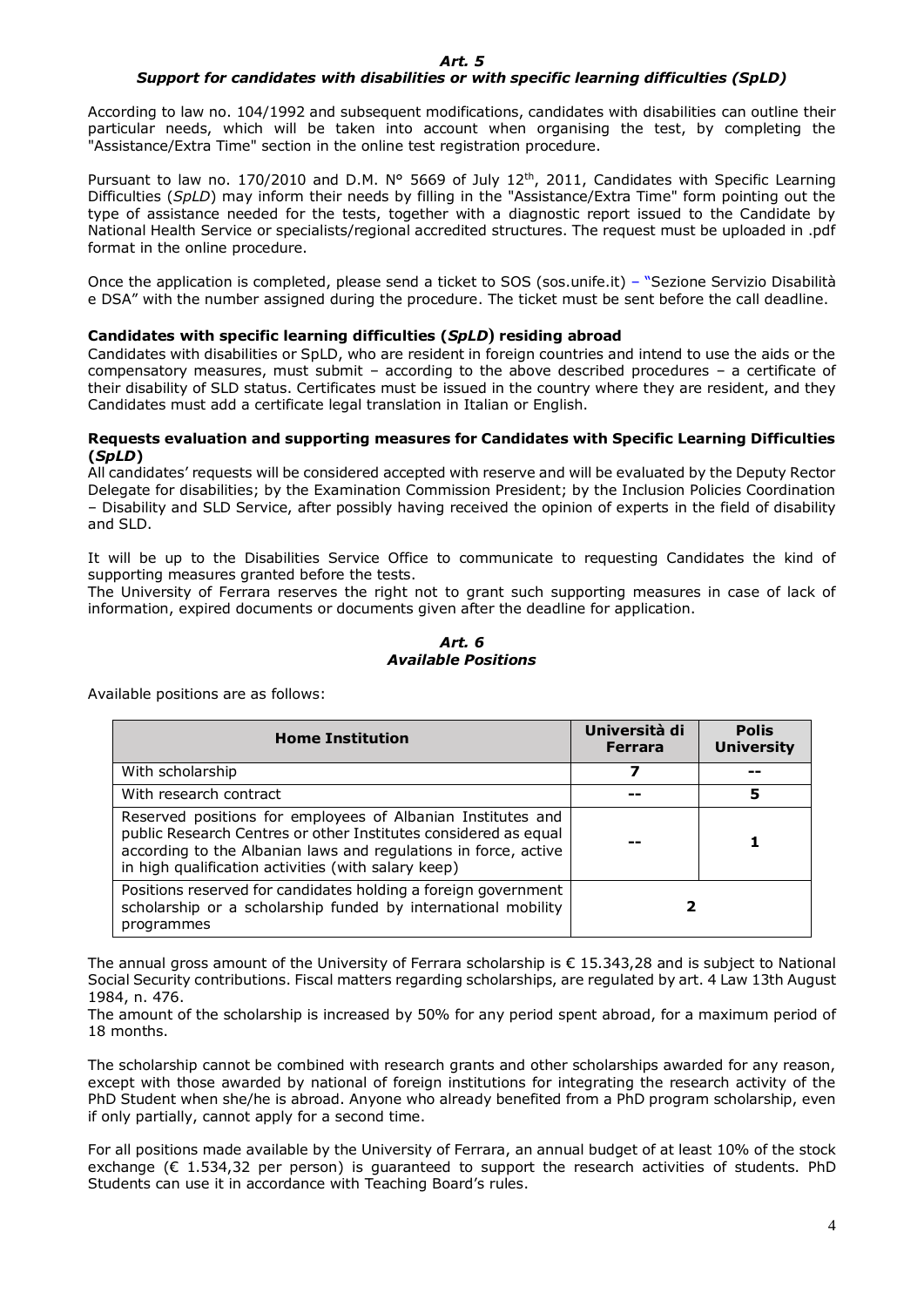The annual gross amount for research contracts guaranteed by the Polis University, is  $\epsilon$  9.000,00, subject to tax deduction provided by Albanian laws.

The payment of scholarships and research contracts is monthly and deferred. Scholarships and research contracts are annual and renewed provided that the student has passes the annual verifications scheduled for the course.

#### *Art. 7 Admission tests and assignment procedures*

The Commission shall evaluate the candidates' qualifications and interview. **Interviews will be in English.**

The selection procedures are shown in the attached sheet, which is an integral part of this call, published at the following webpage<http://www.unife.it/studenti/dottorato/concorsi/idaup>

The evaluation of qualification and the oral test will take place in September.

The tests schedule will be published before the expiration date of this call at the web page: <http://www.unife.it/studenti/dottorato/concorsi/commissioni>.

The publication of the tests calendar must be considered the official convocation. Candidates are not requested to be present during the qualifications evaluation process. The outcome of the qualifications assessment for the admission to the interview will be visible by connecting to the reserved web area <http://www.unife.it/studenti/dottorato/concorsi/idaup>.

Positively evaluated candidates will hold the interview via web conference call (e.g.: GoToMeeting or Skype). For this reason, candidates must provide a contact in the application form and ensure the use of a webcam to allow their identification to the examining commission.

For identification purposes and under penalty of exclusion from the selection procedure, each candidate is required to show the same identity document already sent as an attachment to the application before the interview begins.

The examining commission will prepare and publish the interviews schedule at the website: [http://www.unife.it/studenti/dottorato/concorsi/idaup.](http://www.unife.it/studenti/dottorato/concorsi/idaup)

Failure to communicate the personal address, failure to connect, the unavailability of the candidate on the day or at the established time or failure to produce a valid identification document pursuant to the previous paragraph, are grounds for exclusion from the selection procedure.

The University of Ferrara declines any responsibility for the eventuality that technical reasons prevent the regular conduct of the oral interview.

The interview will focus on explaining the candidate's reasons for accessing the IDAUP Program, presenting the research project and verifying the candidate's preparation and aptitude for carrying out research activities. The interview will be in English.

For the evaluation of each candidate, the commission will have 50 points available for the evaluation of qualifications, and a further 30 points for the interview.

Candidates will be admitted to the interview if they reach a score of at least 38 out of 50. The selection is passed if the candidate gets a score of at least 60 out of 80.

After preparing a single merit ranking, the commission will assign the positions with financial support according to the "Home Institution" choice that candidates mandatorily had to indicate in their applications.

Candidates who intend to compete for reserved places must comply with the instructions they find below, while applying for admission to the competition through the online procedure available at the web page <https://pica.cineca.it/unife/dottorati37-idaup>

- **International scholarship holders**: in addition to the required documents indicated in the Ph.D. description sheet, candidates must attach a document certifying the scholarship awarded by the foreign country, or a copy of the application they sent to the authorities responsible for awarding such scholarships;
- **Candidates included in international mobility projects**: in addition to the required documents indicated in the Ph.D. description sheet, candidates must attach a document certifying the grant or scholarship awarded within the international mobility project.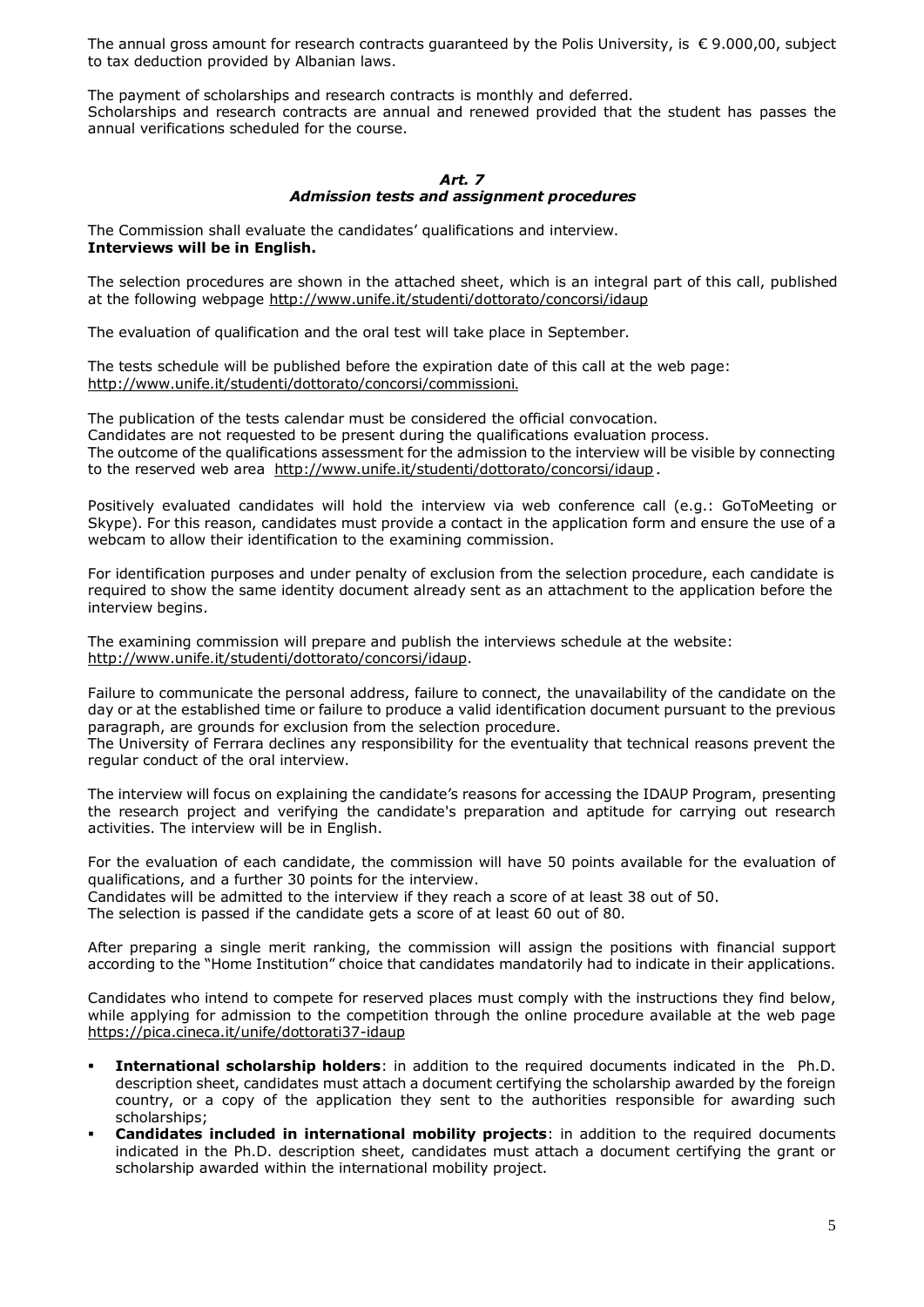*Candidates who intend to apply for positions reserved for fellows from foreign counties or fellows from specific international mobility projects must prove that they are in possession of such scholarships by the peremptory deadline set on March 30th 2022.* Candidates must send this mandatory documentation to the Ufficio IUSS [\(dottorato@unife.it\)](mailto:dottorato@unife.it) by that date; otherwise, the candidate will be excluded from the Ph.D. Course.

For all reserved positions, the examining commission will issue a separate ranking list according to the position types.

Should there be no suitable applicants for reserved positions regarding international scholarship holders and candidates included in international mobility projects, vacant position cannot be assigned to other candidates.

*Art. 8 Examining Commission*

The examining commission will be appointed by the Rector according to the provisions of the Consortium Agreement and Art.14 of the Università di Ferrara *Regulations governing the Research Doctoral Courses.*

The commission member list will be published before the announcement deadline at the website [http://www.unife.it/studenti/dottorato/concorsi/commissioni.](http://www.unife.it/studenti/dottorato/concorsi/commissioni)

The commission shall not send any personal communication to applicants about exams outcomes: it is the candidates' exclusive duty to inquire about the exam outcome through the procedures described in this announcement.

# *Art. 9 Ranking list*

After the approval of the competition proceedings, the ranking lists will be available online at the following web page: <http://www.unife.it/studenti/dottorato/concorsi/idaup> .

Publication of the ranking list will be the only official means of communication of results, therefore **personal communication will not be sent to successful candidates.**

*Art. 10 Courses registration procedure*

Candidates are admitted to the Doctoral Course after the approval of the selection proceedings, according to the order of the respective ranking list, until the number of positions included in the competition announcement run out.

Admission to positions for specific research topics either with scholarship or with other equivalent form of funding will follow the ranking order if the suitability to carry out the research topic is ascertained.

Failure to complete the enrolment procedure **within the deadline**, will result in forfeiture of the right to be admitted to the course. Vacancies will be assigned to other candidates, according to the ranking.

In the event of a tie, the following criteria will be applied to the "Home institution - University of Ferrara":

- for positions covered by a scholarship, the assessment of the economic situation prevails, determined on the basis of the ISEE certification "Subsidized social benefits for the Right to University Education" without omissions or discrepancies, expiring on January 15, 2022;
- for positions that are not covered by a scholarship, the younger candidate prevails.

Candidates admitted to attend the course will be enrolled by both partner institutions. For the University of Ferrara, information will be available at the page: [Concorso IDAUP.](http://www.unife.it/studenti/dottorato/concorsi/idaup)

For the Polis University, information will be available at the page: [Programe Doktorature.](http://www.universitetipolis.edu.al/?q=sq/node/31)

Each institution may require candidates to present additional documents to those already submitted for the competition, in compliance with the relevant national regulations in force. For submitting additional documentation, or for the recognition of the admission certificates by both national bodies, the parties undertake to ensure adequate timing to provide the necessary documents. In any case, pending receipt of the requirements of the respective national and/or local regulations, the parties agree to enroll interested candidates *"sub condicione"* in order to allow them to attend the course.

#### *Art. 11 Course Enrolment*

Winning candidates must enrol using the online procedure, following the enrolment instructions that will be available at the web page: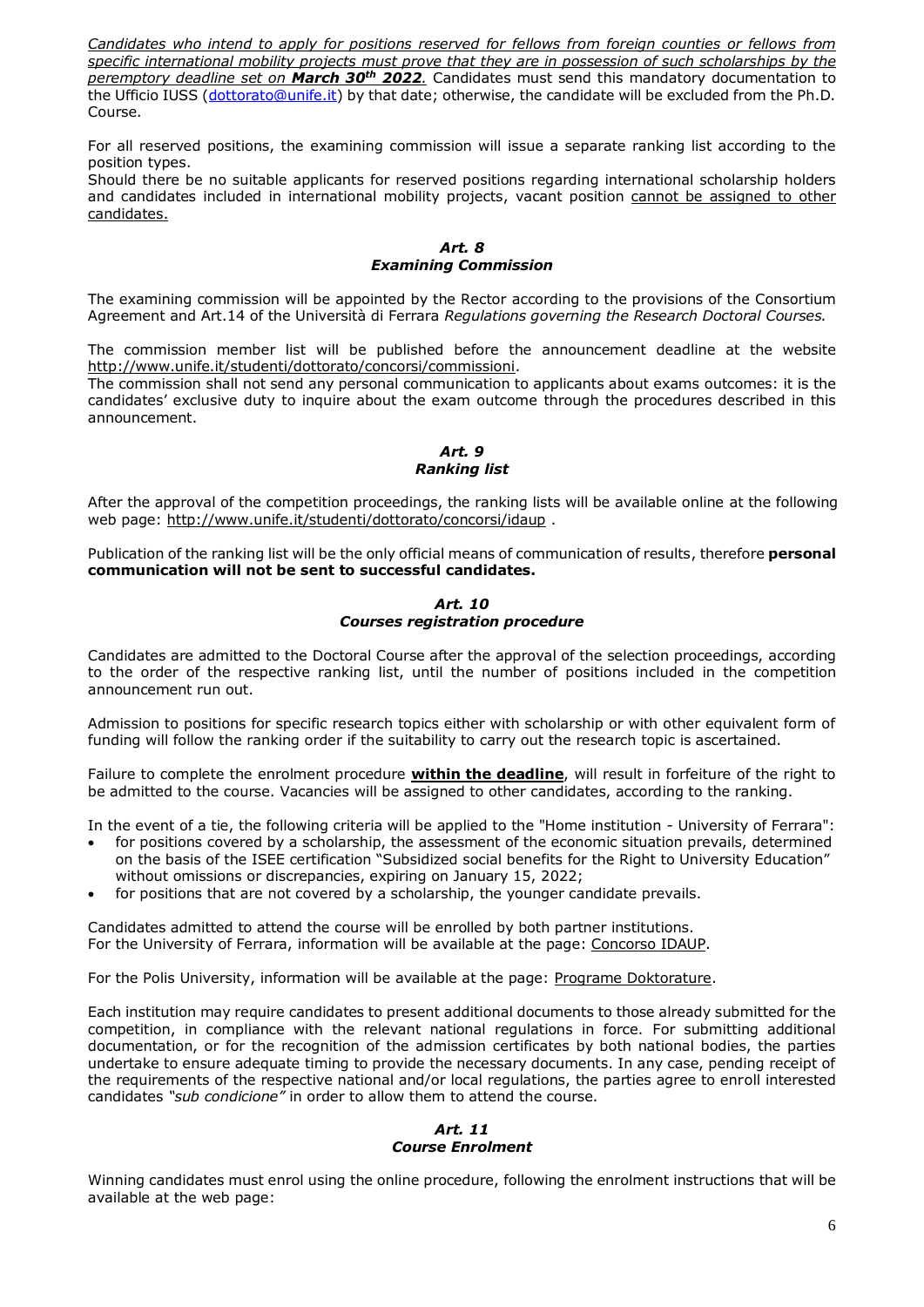# **The deadline for enrolments is October 22th, 2021 – 11.30 a.m. (Italian time)**

#### **Only online applications are accepted.**

#### **The enrolment request will be concluded only upon presentation of all documents listed in the enrolment instructions.**

Those who will not regularize their position within the deadline will be considered RENUNCIATORS in all respects, and the vacant positions will be assigned to other applicants, according to the ranking order.

# *Art.12 Replacements*

Eligible candidates, but not winners of a position, who wish to take over any places that will become available (because not covered by winners) must sign and send a **replacement request** to [dottorato@unife.it,](mailto:dottorato@unife.it) **within October 22nd, 2021, at 11:30 (Italian Time)**. Candidates can download the replacement form at this [link.](http://www.unife.it/studenti/dottorato/it/modulistica/documenti-immatricolazione/9_subentro_riassegnazione.doc/at_download/file)

#### **No replacement forms will be accepted after the deadline.**

IUSS Office will send appropriate communication regarding the possibility and terms of enrolment to anyone entitled to take over a position.

#### *Art. 13 Tuition and administrative fees for the course*

Candidates admitted to the course must pay **tuition fees only to their own "Home Institution"** according to the autonomously defined method of each Institution and in compliance with the relative deadlines.

#### **Università di Ferrara**

#### Candidates holding a Scholarship:

Candidates enrolled in Research Doctorate Courses holding a Scholarship or any other kind of financial support – such as those forseen in the Ph.D. Courses with Industrial Doctorate, Salary Keep or High Apprenticeship programmes - must pay the tuition fees outlined in the table below:

| <b>Total annual amount</b> | 700,00 € |  |
|----------------------------|----------|--|
| University contribution    | 532,00 € |  |
| Insurance                  | 12,00 €  |  |
| Stamp duty                 | 16,00€   |  |
| Regional contribution      | 140,00€  |  |

First year fees are payable in the instalments outlined below:

| I Instalment: At the time of enrolment     | 28,00 €  | Stamp Duty - 16,00 €<br>Insurance - 12,00 €                        |
|--------------------------------------------|----------|--------------------------------------------------------------------|
| II Instalment: within 31/01/2022           | 472,00 € | Regional contribution-140,00 $\epsilon$<br>Contribution - 332,00 € |
| III Instalment $(*)$ : within $16/05/2022$ | 200,00 € | Contribution - 200,00 $\epsilon$                                   |

Reductions can be applied to Candidates holding a Scholarship, in case of particular income conditions (exemption from payment of the third installment). For further information, PhD Students will contact the **Ufficio Diritto allo Studio Studentesse e Studenti** through the SOS Online System. Web page: http://www.unife.it/it/iscriviti/tasse/post-laurea/dottorato

#### Candidates without a Scholarship:

According to the Law no. 232/2016, candidates enrolled to a Research Doctorate course who do not benefit from a Scholarship are exempted from fees and contributions to the University.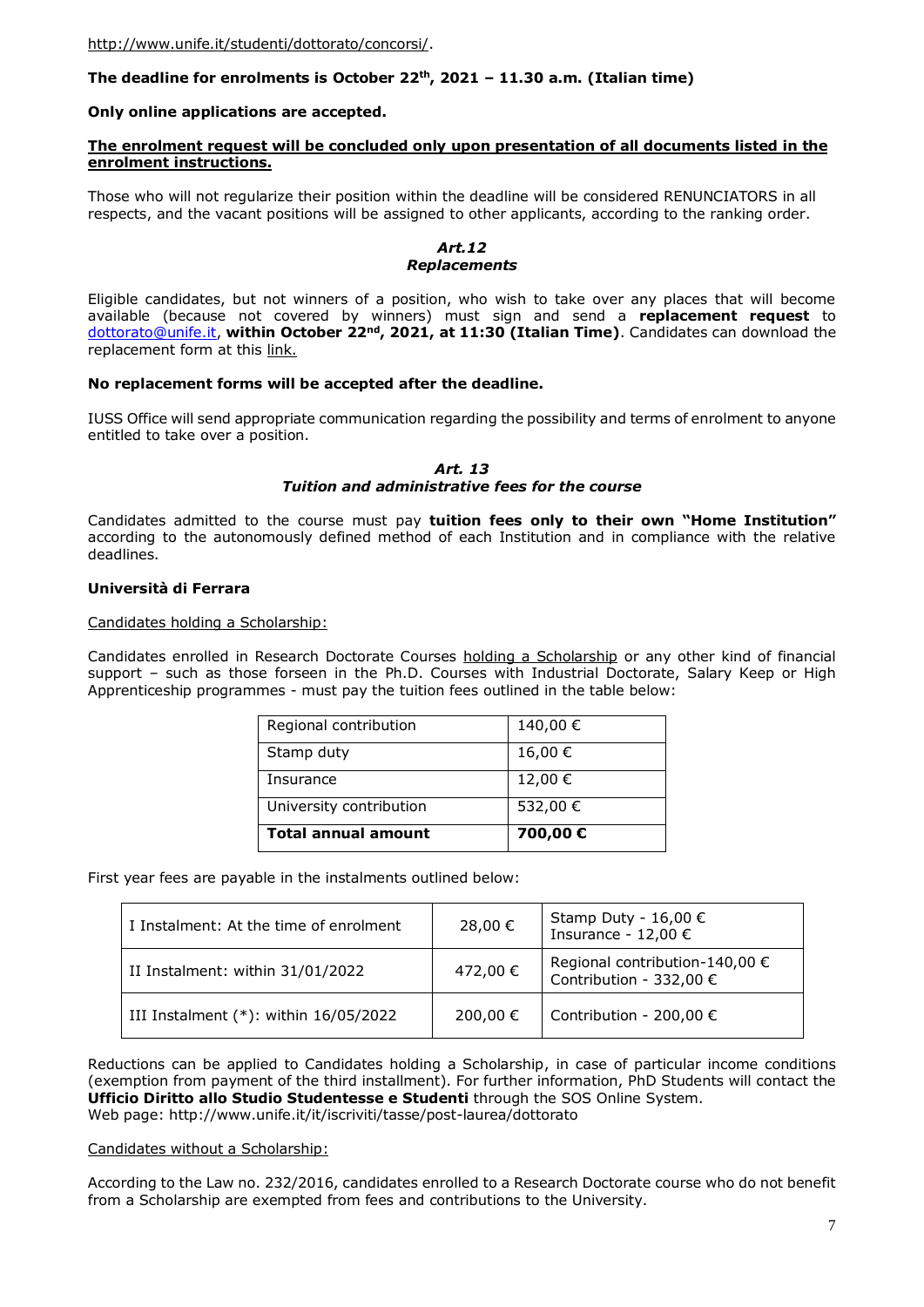Therefore, candidates must pay only the fixed tuition fees:

| Total annual amount   | 168,00€  |
|-----------------------|----------|
| Insurance             | 12,00 €  |
| Stamp duty            | 16,00 €  |
| Regional contribution | 140,00 € |

Candidates must pay first year tuition fees following the deadlines as showned below:

| I Instalment: At the time of enrolment | 28,00 €  | Stamp Duty - $16,00 \in$<br>Insurance - 12,00 € |
|----------------------------------------|----------|-------------------------------------------------|
| II Instalment: within 31/01/2022       | 140,00 € | Regional contribution - 140,00 $\epsilon$       |

The above-mentioned amounts may be subject to variations in subsequent years. In the event of renunciation of studies, forfeiture or exclusion, the PhD student who enrolled **is not entitled, under any circumstances**, **to the refund** of the paid contributions.

First year tuition fees **For the Polis University** must be paid according to the following deadlines, in ways that will be communicated later;

| <b>Fees</b>                                   | amount   |
|-----------------------------------------------|----------|
| 1 <sup>st</sup> instalment: upon enrolment    | 350,00 € |
| 2 <sup>nd</sup> instalment: within 31/01/2022 | 350,00 € |

Furthermore, in accordance with the Consortium Agreement, Ph.D. students enrolled as "Home Institution" at Polis University are required to pay an additional amount of  $\epsilon$  1.000,00 in order to cover administrative and management costs of their research facilities and services. This fee have to be paid according to the deadlines shown below in ways that will be communicated later;

| Fees                                          | amount   |
|-----------------------------------------------|----------|
| 1 <sup>st</sup> instalment: upon enrolment    | 500,00 € |
| 2 <sup>nd</sup> instalment: within 31/01/2022 | 500,00 € |

#### *Art. 14 Personal Data Protection*

Personal and sensitive data provided by candidates will be used only for administrative purposes and for possible proceedings for the management of the academic career of the winners.

The treatment of the personal data according to art. 13 of EU art. 2016/679 – General Data Protection Regulation (GDPR).

The communication regarding the request for personal data is mandatory in order to evaluate the prerequisites for participation, or exclusion of the candidate from the selection process.

The personal data provided can be communicated to the Administration of the Università degli Studi di Ferrara and to related external structures within the framework of the Università degli Studi di Ferrara, which are authorized to manage personal data under the direct control of the Owner of the Service of the Data Protection officer, exclusively for the above-mentioned purposes.

Pursuant to DGPR, the Data Controller is the Università degli Studi di Ferrara, located in Via Ariosto, 35, Ferrara - e-mail: [rettore@unife.it,](mailto:rettore@unife.it) PEC: [ateneo@pec.unife.it;](mailto:ateneo@pec.unife.it)

The appointed Data Protection Officer is Lepida S.c.p.A., located in Via della Liberazione 15 – Bologna; e-mail[:dpo\\_team@lepida.it,](mailto:dpo_team@lepida.it) PEC: [segreteria@pec.lepida.it.](mailto:segreteria@pec.lepida.it)

In order to pursue the aims mentioned in this announcement, Personal data can be transferred to the appointed Responsible of Data Treatment: Cineca Consorzio Interuniversitario, located in via Magnanelli 6/3 - 40033 Casalecchio di Reno (BO).